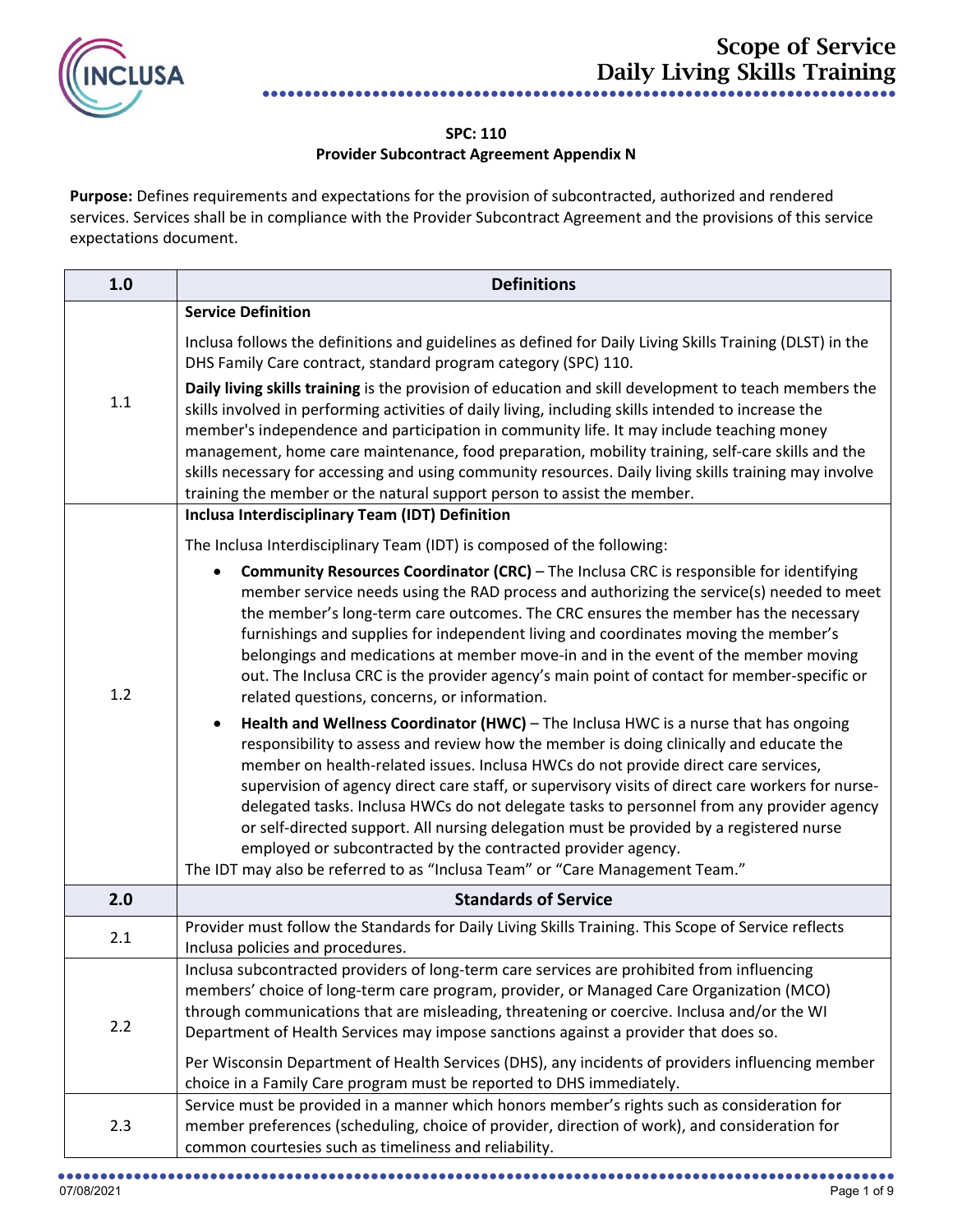| 2.4 | Provider must incorporate practices that honor members' beliefs, being sensitive to cultural<br>diversity and diverse cultural and ethical backgrounds, including supporting members with limited<br>English proficiency or disabilities, and regardless of gender, sexual orientation, or gender identity.<br>This includes fostering attitudes and interpersonal communication styles in staff and providers<br>which respect members' cultural backgrounds. |
|-----|----------------------------------------------------------------------------------------------------------------------------------------------------------------------------------------------------------------------------------------------------------------------------------------------------------------------------------------------------------------------------------------------------------------------------------------------------------------|
| 2.5 | Provider Agency shall comply with applicable standards. Quality Indicators shall be used by MCO to<br>evaluate the ability of the Daily Living Skills Training provider to provide adequate services to MCO<br>members. Failure to adhere to quality standards can be grounds for terminating the contract if<br>deficiencies are not corrected in a timely manner, as determined by the MCO.                                                                  |
| 2.6 | <b>Expected Outcomes</b><br>Members will receive training and care that is consistent with individual needs and<br>1.<br>outcomes identified in the member's individualized service plan.<br>Members shall be afforded the opportunity to evaluate and provide feedback regarding<br>2.<br>services received.                                                                                                                                                  |
| 3.0 | <b>Service Description</b>                                                                                                                                                                                                                                                                                                                                                                                                                                     |
| 3.1 | SPC 110 - Daily Living Skills Training<br>DLST are education and skill development activities that may include but are not limited to increase<br>in a member's skill and ability with:<br>Personal hygiene<br>Food preparation<br>Home upkeep/maintenance<br>٠<br>Money management<br>$\bullet$<br>Accessing and using community resources<br>Community mobility<br>Parenting skills<br>Safety/emergency skills training<br>Time management/calendar skills   |
| 3.2 | DLST is considered time-limited based on actual progress toward learning independence with the<br>identified task. Goals are typically achieved in a six-month period or less.                                                                                                                                                                                                                                                                                 |
| 3.3 | DLST services include funding for educational or training services that are of direct benefit to the<br>member.                                                                                                                                                                                                                                                                                                                                                |
| 3.4 | Once DLST is identified as a needed service, the Inclusa team, member and provider need to<br>determine the following:<br>a. Identify methods of training, education and intervention provided to this member for this<br>outcome.<br>Outcome progress (measurable terms).<br>b.<br>Member input on outcome.<br>c.<br>Current recommendation/changes to outcome.<br>d.                                                                                         |
| 3.5 | The following are excluded from DLST:<br>Tasked performed or classified as supportive home care<br>٠<br>Activities that are primarily recreation<br>Educationally related services provided to members who are still enrolled in school when<br>the service is available from IDEA or other relevant funding sources                                                                                                                                           |
| 4.0 | <b>Units of Service and Reimbursement Guidelines</b>                                                                                                                                                                                                                                                                                                                                                                                                           |
| 4.1 | Daily Living Skills Training Services (SPC 110, Procedure Code T2012) are billed with the indicated<br>SPC and procedure code at the quarter hourly or daily rate as defined in Appendix A of the Provider<br>Subcontract Agreement. Procedure code T2017 is designated for Self-Directed Supports DLTS.                                                                                                                                                       |
| 4.2 | Providers are required to meet all the member's care needs during the authorized DLST time and<br>are not allowed to bill for additional services.                                                                                                                                                                                                                                                                                                             |
| 4.3 | The cost of transportation paid to the provider of this service is included in the reimbursement rate.                                                                                                                                                                                                                                                                                                                                                         |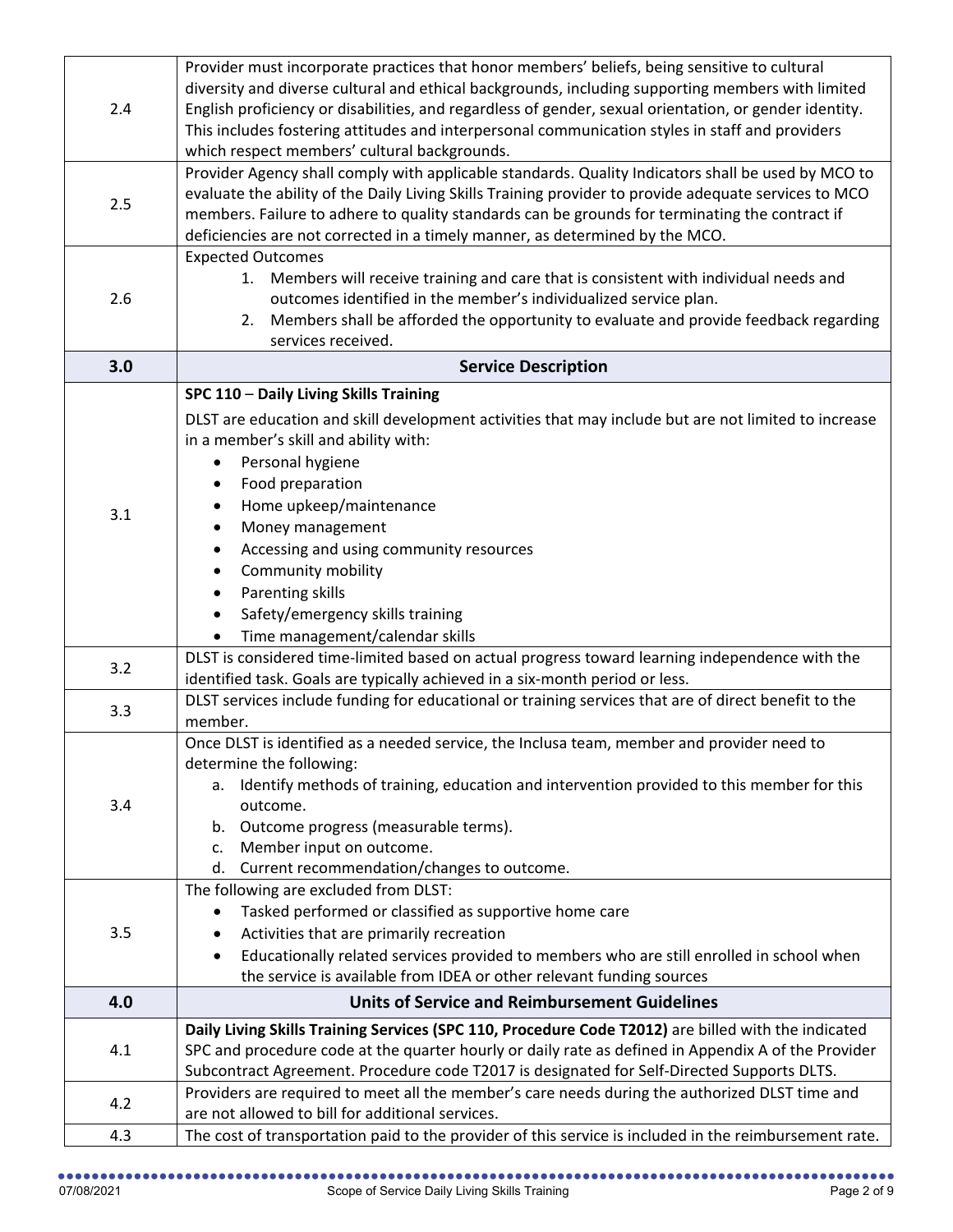|     | When quarter hour or daily units are authorized, the rate and authorized time includes face-to-face<br>contact with the member as well as coordination activities and supervisory activities of the<br>provider.                                                     |
|-----|----------------------------------------------------------------------------------------------------------------------------------------------------------------------------------------------------------------------------------------------------------------------|
|     | Provider time and activity that does not include face-to-face contact with the member may not be<br>billed.                                                                                                                                                          |
|     | Example:                                                                                                                                                                                                                                                             |
| 4.4 | 1. 4 quarter hour units of DLST are authorized (60 minutes). Of that hour, it is expected that<br>50 minutes is face-to-face contact with the member and no more than 10 minutes of that<br>time conducting coordination activities/progress notes, etc.             |
|     | 2. A day of DLST is authorized for the member. Of that day, it is expected that only 15 minutes<br>are used for conducting coordination activities/ progress notes, etc. without the member<br>and the rest of the time is working directly with the member on DLST. |
|     | 3. 20 minutes of time is spent updating progress notes without contact with the member. No<br>billing can occur for DLST services.                                                                                                                                   |
| 4.5 | Daily Living Skills Training Services (SPC 110, Procedure Code T2012) are billed with the indicated                                                                                                                                                                  |
|     | SPC and procedure code at the quarter hourly or daily rate as defined in Appendix A of the Provider                                                                                                                                                                  |
|     | Subcontract Agreement. Procedure code T2017 is designated for Self-Directed Supports DLTS.                                                                                                                                                                           |
|     | <b>Remote Waiver Services and Interactive Telehealth</b>                                                                                                                                                                                                             |
| 4.6 | Provider must include modifier 95 when submitting claims for services that are delivered remotely                                                                                                                                                                    |
| 5.0 | or through telehealth.<br><b>Staff Qualifications and Training</b>                                                                                                                                                                                                   |
|     | Caregiver Background Checks - Providers will comply with all applicable standards and/or                                                                                                                                                                             |
| 5.1 | regulations related to caregiver background checks and comply with Appendix H from the Inclusa                                                                                                                                                                       |
|     | Subcontract Agreement.                                                                                                                                                                                                                                               |
|     | The agency must ensure that the direct service staff are qualified by having relevant education                                                                                                                                                                      |
| 5.2 | and/or experience in providing DLST to the target population.                                                                                                                                                                                                        |
|     | Provider agency must orient and train their staff on the Family Care Program, Inclusa, and                                                                                                                                                                           |
| 5.3 | Commonunity <sup>™</sup> , the trademarked care management model of Inclusa. Support materials regarding                                                                                                                                                             |
|     | the Family Care Program and Commonunity <sup>™</sup> are available on the Inclusa website at                                                                                                                                                                         |
|     | www.inclusa.org.                                                                                                                                                                                                                                                     |
|     | The DLST agency must ensure that DLST providers have received training on the following subjects<br>pertaining to the individuals served:                                                                                                                            |
|     | A. Policy, procedures and expectations of Inclusa and the DLST agency including training on:                                                                                                                                                                         |
|     | Member rights and responsibilities                                                                                                                                                                                                                                   |
|     | Provider rights and responsibilities<br>٠                                                                                                                                                                                                                            |
|     | Record keeping and reporting<br>٠                                                                                                                                                                                                                                    |
|     | Confidentiality laws and regulations                                                                                                                                                                                                                                 |
|     | Effective teaching styles                                                                                                                                                                                                                                            |
|     | Adapting teaching styles to individual learning style                                                                                                                                                                                                                |
| 5.4 | Documentation/data collection                                                                                                                                                                                                                                        |
|     | Other information deemed necessary and appropriate                                                                                                                                                                                                                   |
|     | B. Information about individuals to be served including information on individual's specific                                                                                                                                                                         |
|     | disabilities, abilities, needs, functional deficits, strengths and preferences. This training<br>should be person specific for the people to be served.                                                                                                              |
|     | Recognizing and appropriately responding to all conditions that might adversely affect the<br>C.                                                                                                                                                                     |
|     | member's health and safety including how to respond to emergencies and member-related<br>incidents.                                                                                                                                                                  |
|     | D. Providers shall ensure that DLST staff are knowledgeable in the adaption and use of                                                                                                                                                                               |
|     | specialized equipment and in the modification of the member environments and that these<br>staff complete regular training/continuing education coursework to maintain/update their                                                                                  |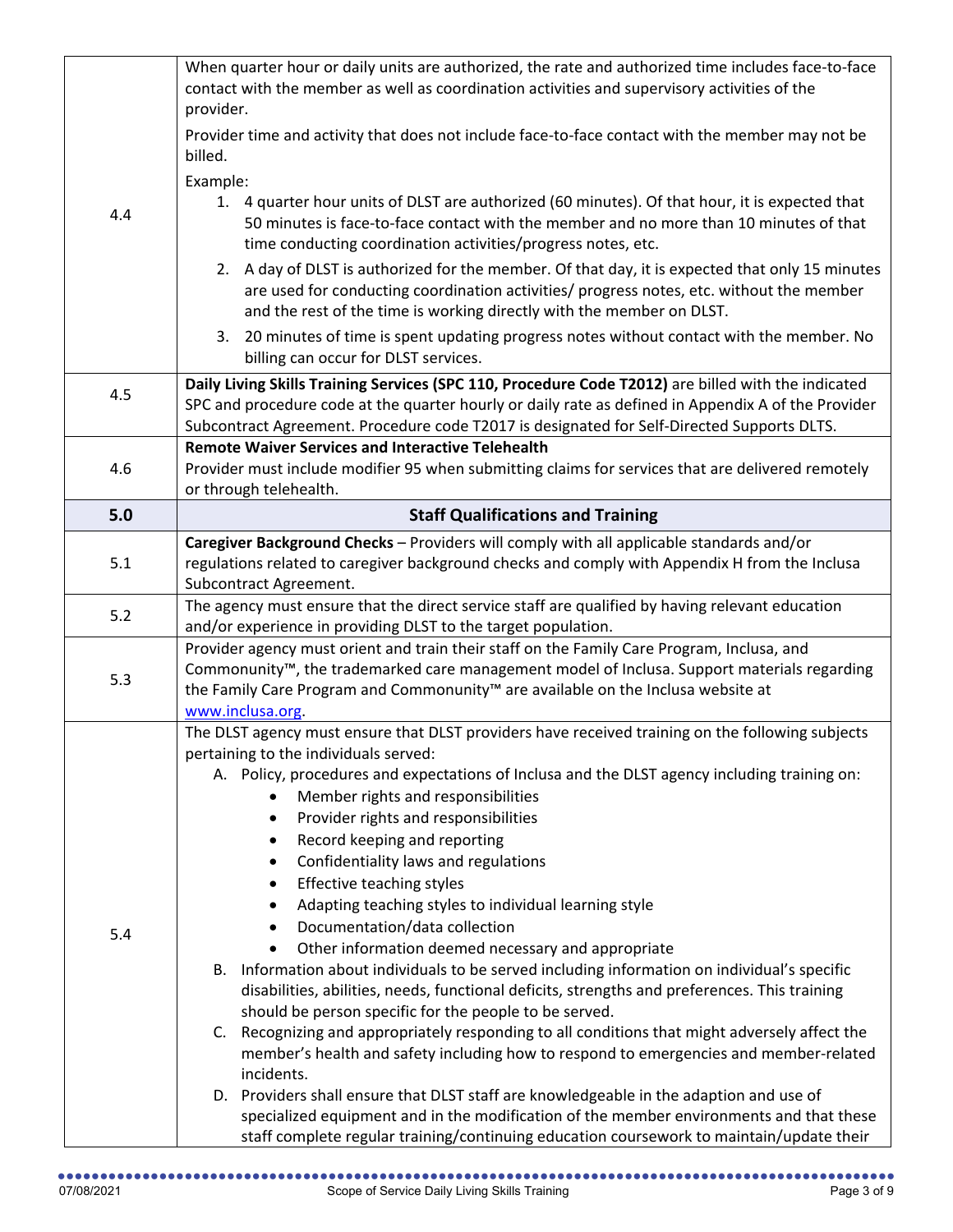|     | level of expertise.                                                                                                                                            |
|-----|----------------------------------------------------------------------------------------------------------------------------------------------------------------|
|     | Interpersonal and communication skills and appropriate attitudes for working effectively<br>Ε.                                                                 |
|     | with members. These include:                                                                                                                                   |
|     | Understanding the principles of person-centered services                                                                                                       |
|     | Cultural, linguistic and ethnic differences                                                                                                                    |
|     | Active listening                                                                                                                                               |
|     | How to respond with emotional support and empathy                                                                                                              |
|     | Ethics in dealing with members, family and other providers                                                                                                     |
|     | Conflict resolution and behavior support techniques                                                                                                            |
|     | Maintaining appropriate personal and professional boundaries with members                                                                                      |
|     | served                                                                                                                                                         |
|     | Other topics relevant to the population to be served                                                                                                           |
| 5.5 | Staff shall be trained in recognizing abuse and neglect and reporting requirements.                                                                            |
| 6.0 | <b>Supervision and Staff Adequacy</b>                                                                                                                          |
| 6.1 | The provider agency shall maintain adequate staffing to meet the needs of members referred by                                                                  |
|     | Inclusa and accepted by the agency for service.                                                                                                                |
|     | Providers of training services shall assure that the staff to member ratio is adequate to meet the                                                             |
| 6.2 | specific needs of the member(s) receiving services.                                                                                                            |
|     | Inclusa team needs to be informed and in agreement with any need to change the staff-to-member                                                                 |
|     | ratio prior to the change occurring.                                                                                                                           |
| 6.3 | Providers must have an acceptable backup procedure, including notification of member and DLST<br>agency when provider is unable to show for a scheduled visit. |
|     | Provider agency will ensure:                                                                                                                                   |
|     | Staff are supervised and assessed to assure they are working effectively and collaboratively                                                                   |
|     | with members by conducting adequate on-site supervision and review.                                                                                            |
|     | Performance issues with staff are addressed promptly and Inclusa teams are kept informed<br>$\bullet$                                                          |
|     | about significant issues that affect the Inclusa member.                                                                                                       |
|     | Supervisory staff are involved in assessment, goal planning and tracking, and supervision for                                                                  |
|     | Inclusa members.                                                                                                                                               |
| 6.4 | Provider staff are working collaboratively and communicating effectively with Inclusa staff.<br>$\bullet$                                                      |
|     | Staff are supervised and assessed to assure they are working effectively and collaboratively                                                                   |
|     | with members by conducting adequate on-site supervision and review.                                                                                            |
|     | Performance issues with staff are addressed promptly and Inclusa teams are kept informed                                                                       |
|     | about significant issues that affect the Inclusa member.                                                                                                       |
|     | Supervisory staff are involved in assessment, goal planning and tracking, and supervision for                                                                  |
|     | Inclusa members.<br>Provider staff are working collaboratively and communicating effectively with Inclusa staff.                                               |
|     | Agency shall maintain and provide adequate staffing to meet the needs of members referred by                                                                   |
|     | MCO and accepted by DLST agency. DLST Agency shall give at least 30 days' advance notice to                                                                    |
| 6.5 | Inclusa IDT when unable to provide authorized service to individual members. DLST Agency is                                                                    |
|     | responsible to provide authorized services during that time period.                                                                                            |
|     | The DLST agency shall designate contact person or on-call number for circumstances when Inclusa                                                                |
| 6.6 | or the member needs to contact the DLST agency during non-business hours.                                                                                      |
| 7.0 | <b>Service Referral and Authorization</b>                                                                                                                      |
|     | The Inclusa team will provide a written service referral form to the provider agency which specifies                                                           |
| 7.1 | the expected outcomes, amount, frequency and duration of services.                                                                                             |
| 7.2 | The provider agency must notify the Inclusa team within 2 business days of receiving a referral                                                                |
|     | regarding the ability to accept the member for services. If the referral is accepted, notification                                                             |
|     | should also include the anticipated start date or any delays in staffing by the requested start date.                                                          |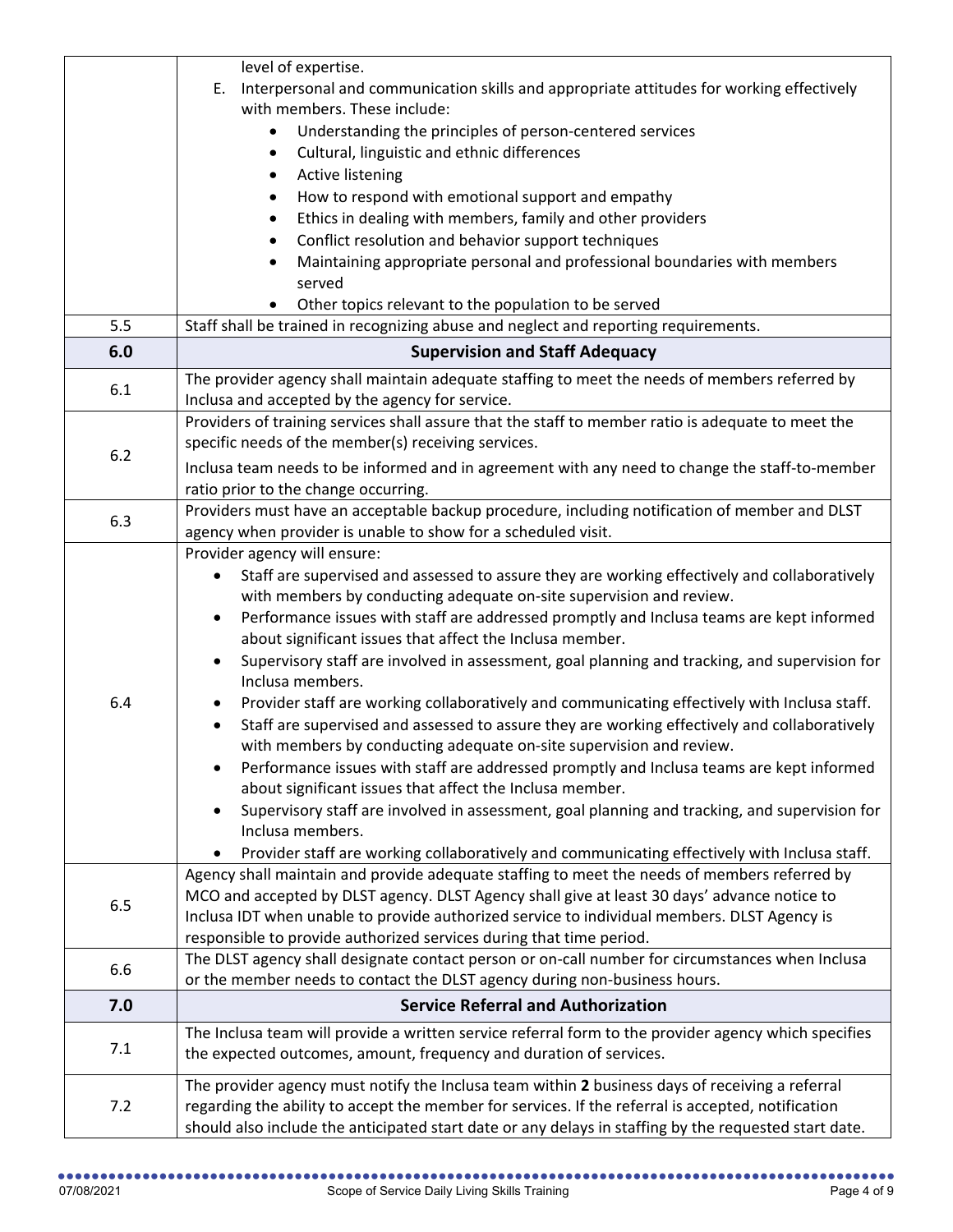|     | The provider agency must continue to report status of an open referral on a weekly basis to the<br>Inclusa team until the referral is filled.                                                                                                                                                                                                                                                                                                                                                                                                                                                                                                                                                                                                                                                                                                                                                                                                                                                                                                                                                                                                                                                                                                                                                                                                                                                                                                                                                                                                                                                                                                                                                                   |
|-----|-----------------------------------------------------------------------------------------------------------------------------------------------------------------------------------------------------------------------------------------------------------------------------------------------------------------------------------------------------------------------------------------------------------------------------------------------------------------------------------------------------------------------------------------------------------------------------------------------------------------------------------------------------------------------------------------------------------------------------------------------------------------------------------------------------------------------------------------------------------------------------------------------------------------------------------------------------------------------------------------------------------------------------------------------------------------------------------------------------------------------------------------------------------------------------------------------------------------------------------------------------------------------------------------------------------------------------------------------------------------------------------------------------------------------------------------------------------------------------------------------------------------------------------------------------------------------------------------------------------------------------------------------------------------------------------------------------------------|
| 7.3 | The Inclusa team will issue a new written referral form when the tasks assigned, amount, frequency<br>or duration of the service changes.                                                                                                                                                                                                                                                                                                                                                                                                                                                                                                                                                                                                                                                                                                                                                                                                                                                                                                                                                                                                                                                                                                                                                                                                                                                                                                                                                                                                                                                                                                                                                                       |
| 7.4 | The provider agency will retain copies of the referral forms in the agency file as proof of<br>authorization.                                                                                                                                                                                                                                                                                                                                                                                                                                                                                                                                                                                                                                                                                                                                                                                                                                                                                                                                                                                                                                                                                                                                                                                                                                                                                                                                                                                                                                                                                                                                                                                                   |
| 7.5 | <b>Authorizations for Member Services</b><br>The Inclusa Provider Portal is used by providers to obtain information about current authorizations.<br>In addition, the provider must use the portal to acknowledge all new authorizations. The provider<br>agency is responsible for ensuring that only currently employed and authorized staff have access to<br>the provider portal, and for using the member authorization information available on the portal to<br>bill for services accurately.<br>For authorization needs such as new authorizations, additional units, or missing authorizations,<br>during normal Inclusa business hours (8:00 a.m. to 4:30 p.m.) the provider should contact the<br>Inclusa team (Community Resource Coordinator or Health and Wellness Coordinator).<br>If your authorization request is an emergent need impacting the member's health and safety and<br>you cannot reach the Inclusa team:<br>During Inclusa business hours - call 877-622-6700 and press 0 for assistance.<br>$\bullet$<br>After Inclusa business hours - call 877-622-6700 and press 9 to be connected to our<br>$\bullet$<br>after-hours support.<br>Questions regarding billing or claims for current Daily Living Skills Training authorizations and<br>requests for Provider Portal assistance should be directed to the Inclusa Transportation-<br>Employment Support Team at ACS-Transportation-Employment@inclusa.org or                                                                                                                                                                                                                                                                   |
| 7.6 | 888-544-9353, ext. 4.<br><b>Remote Waiver Services and Interactive Telehealth</b><br>Provider may not require members to receive a service via interactive telehealth or remotely if in-<br>person service is an option.<br>1. Remote Waiver Services<br>Remote waiver services are waiver services delivered using audiovisual communication<br>technology that permits 2-way, real-time, interactive communications between a provider<br>and a member. Remote waiver services do not include communications delivered solely by<br>audio-only telephone, facsimile machine, or electronic mail. The IDT cannot require the use<br>of remote services to authorize the service.<br>The IDT must first determine the service is necessary to support an outcome by using the<br>RAD or other Department approved alternative and then determine whether it can be<br>authorized remotely.<br>To authorize a waiver service for remote delivery, the IDT must:<br>Determine that the service can be delivered remotely with functional equivalence to<br>а.<br>face to face as the in-person service. Functional equivalence exists when a there is no<br>reduction in quality, safety, or effectiveness of the in-person service because it is<br>delivered by using audiovisual telecommunication technology.<br>Obtain informed consent from the member to receive the service remotely.<br>b.<br>Determine that the member has the proper equipment and connectivity to participate<br>c.<br>in the service remotely. The MCO is not required to provide the proper equipment and<br>connectivity to enable the member to access the service remotely.<br>2. State Plan Services via Interactive Telehealth |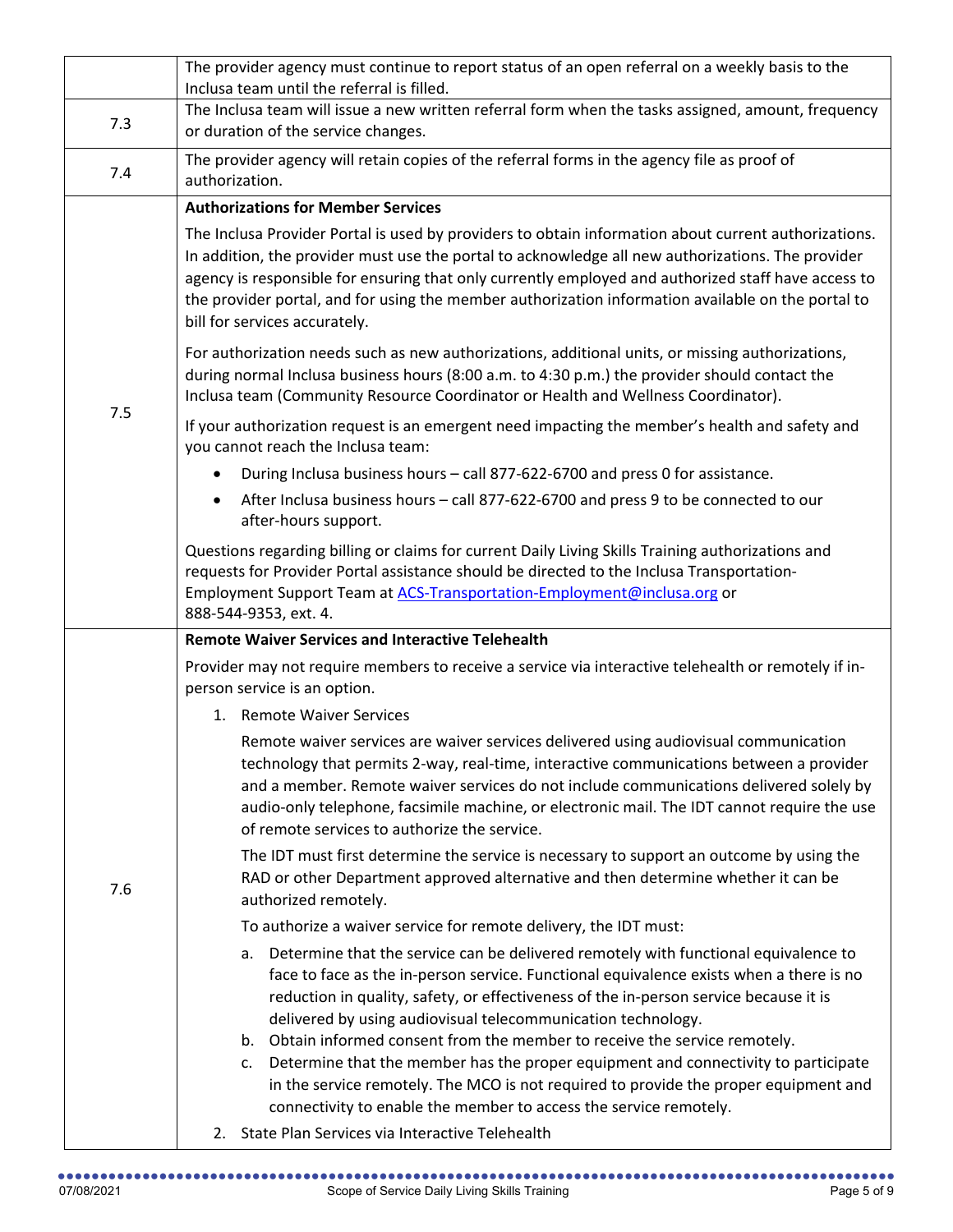|     | Interactive telehealth is telehealth delivered using multimedia communication technology                                                    |
|-----|---------------------------------------------------------------------------------------------------------------------------------------------|
|     | that permits 2-way, real-time, interactive communications between a certified provider of                                                   |
|     | Medical Assistance at a distant site and the Medical Assistance recipient or the recipient's                                                |
|     | provider.                                                                                                                                   |
| 8.0 | <b>Communication, Documentation and Reporting Requirements</b>                                                                              |
|     | Inclusa communicates with providers regularly in the following formats:                                                                     |
|     | Vendor forums                                                                                                                               |
|     | Mass notifications via email, fax, or mail                                                                                                  |
|     | Notices for expiring credentialing                                                                                                          |
|     | Notices are sent to providers via email when the provider has email available to ensure timeliness<br>of communication.                     |
| 8.1 | Provider agencies are required to ensure that Inclusa Community Resources/Provider Relations                                                |
|     | (CR/PR) staff, Inclusa teams, guardians and other identified members of the interdisciplinary team                                          |
|     | for a member have accurate and current provider contact information to include address, phone                                               |
|     | numbers, fax numbers, and email addresses.                                                                                                  |
|     | Providers can update their information by contacting Provider Relations at 877-622-6700 (select                                             |
|     | Option 2, then Option 3) or ProviderRelations@inclusa.org.                                                                                  |
|     | The provider agency shall report to the Inclusa team whenever:                                                                              |
|     | There is a change in service provider<br>1)                                                                                                 |
| 8.2 | There is a change in the member's needs or abilities<br>2)                                                                                  |
|     | The member or provider is not available for scheduled services (within 24 hours unless an<br>3)                                             |
|     | alternate date is scheduled between provider and member)                                                                                    |
| 8.3 | Providers will notify MCO of formal complaints or grievances received from MCO members within                                               |
|     | 48 hours of receipt. Written notification of completed complaint investigations will be forwarded to<br>the Inclusa interdisciplinary team. |
|     | Inclusa interdisciplinary team will receive timely, accurate, and comprehensive information relating                                        |
|     | to the services provided (e.g. treatment plans, progress notes, etc.).                                                                      |
| 8.4 | Provider shall complete a written report monthly that details the member's progress toward each                                             |
|     | outcome outlined in the individualized plan, and if indicated, recommendations for changes.                                                 |
|     | <b>Member Incidents</b>                                                                                                                     |
|     | Providers will communicate and report all incidents involving an Inclusa member to the Inclusa                                              |
|     | Interdisciplinary Team (IDT) - the Community Resource Coordinator (CRC) or the Health and                                                   |
|     | Wellness Coordinator (HWC) within 24 hours via phone, fax or email.                                                                         |
|     | If the reporter is unable to reach the CRC or HWC, they may leave a message reporting details of an                                         |
|     | incident that has been resolved and did not result in serious harm or injury to the member.                                                 |
|     | If the incident is not yet resolved or resulted in serious harm or injury to the member, the provider                                       |
|     | must attempt to contact the IDT via phone. If unsuccessful, call 1-877-622-6700 and ask to speak to                                         |
| 8.5 | a Member Support Manager or Regional Operations Senior Manager to immediately make a report.                                                |
|     | If a manager is unavailable, the provider will speak with the receptionist to be redirected or leave a<br>message.                          |
|     | All reported incidents will be entered into the Inclusa Incident Management System and reported to                                          |
|     | DHS in accordance with MCO contract requirements. Providers may be asked to provide any                                                     |
|     | additional information or details necessary to complete the investigation of reported incidents. The                                        |
|     | provider will inform Inclusa when notifying their regulatory authority of incidents. A copy of the                                          |
|     | report may be submitted as a form of notification.                                                                                          |
|     | Incident reporting resources and training are available in the Providers section of the Inclusa                                             |
|     | website at www.inclusa.org.                                                                                                                 |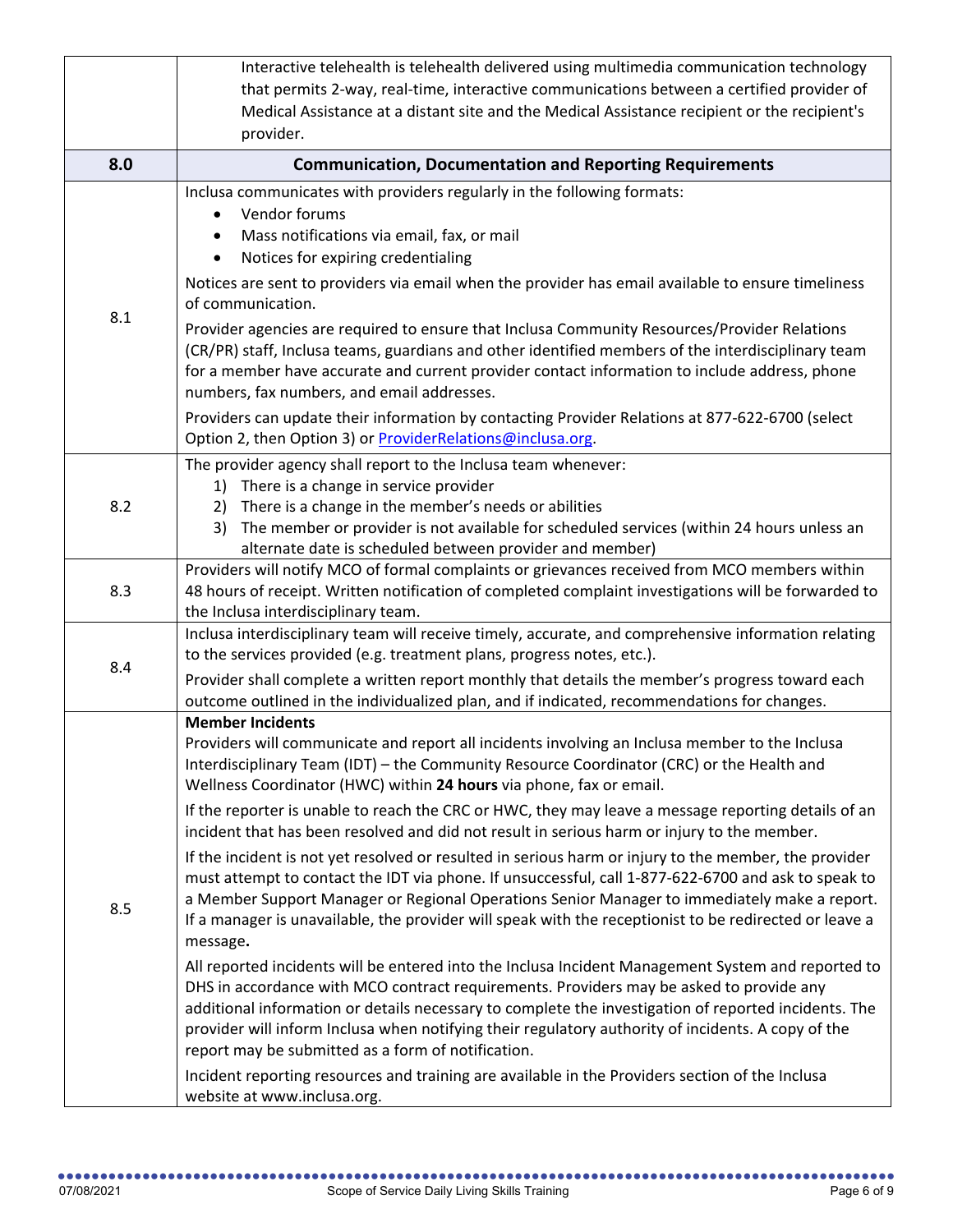| 8.6 | The provider agency shall give at least 30 days' advance notice to the Inclusa team when it is unable<br>to provide authorized services to an individual member. The provider agency shall be responsible to<br>provide authorized services during this time period.                                                                                                                                                                                                                                                                                                                                                                                                                                                                                                                                                                                                                                                                                                                                                                                                                                                                                                                                                                                                                                                                                                                                                                                                                                                                                                                                                                                                                                                                                                                                                                                                                                                                                                                                              |
|-----|-------------------------------------------------------------------------------------------------------------------------------------------------------------------------------------------------------------------------------------------------------------------------------------------------------------------------------------------------------------------------------------------------------------------------------------------------------------------------------------------------------------------------------------------------------------------------------------------------------------------------------------------------------------------------------------------------------------------------------------------------------------------------------------------------------------------------------------------------------------------------------------------------------------------------------------------------------------------------------------------------------------------------------------------------------------------------------------------------------------------------------------------------------------------------------------------------------------------------------------------------------------------------------------------------------------------------------------------------------------------------------------------------------------------------------------------------------------------------------------------------------------------------------------------------------------------------------------------------------------------------------------------------------------------------------------------------------------------------------------------------------------------------------------------------------------------------------------------------------------------------------------------------------------------------------------------------------------------------------------------------------------------|
|     | The Inclusa team or designated staff person will notify the provider agency when services are to be<br>discontinued. The Inclusa team will make every effort to notify the provider at least 30 days in<br>advance.                                                                                                                                                                                                                                                                                                                                                                                                                                                                                                                                                                                                                                                                                                                                                                                                                                                                                                                                                                                                                                                                                                                                                                                                                                                                                                                                                                                                                                                                                                                                                                                                                                                                                                                                                                                               |
| 8.7 | The provider agency must maintain the following documentation, and make available for review by<br>Inclusa upon request.<br>Provider meets the required standards for applicable staff qualification, training and<br>programming<br>Verification of criminal, caregiver and licensing background checks as required.<br>$\bullet$<br>Policy and procedure related to supervision methods by the provider agency including<br>$\bullet$<br>frequency, intensity and any changes in supervision.<br>Policy and procedure for responding to complaints, inappropriate practices or matters<br>$\bullet$<br>qualifying as member-related incidents. The policy and procedure should also cover<br>expectation of work rules work ethics and reporting variances to the program supervisor.<br>Employee time sheets/visit records which support billing to Inclusa.<br>$\bullet$<br>Policy and procedure for arranging backup when a DLST provider is unavailable. Provider<br>$\bullet$<br>shall include procedures for notifying member and Inclusa IDT.<br>Written procedure to assure that services are provided as assigned and scheduled.<br>$\bullet$<br>Member-specific, written service plan which specifies the tasks assigned to the DLST<br>provider. This plan shall include expected outcomes, amount, frequency, and duration of<br>services.<br>Provider shall complete a written report monthly that details the member's progress<br>toward each outcome outlined in the individualized plan, and if indicated,<br>recommendations for changes.                                                                                                                                                                                                                                                                                                                                                                                                                                                     |
| 8.8 | <b>Communication: What Provider Can Expect from MCO</b><br>A strength-based, collaborative relationship with providers is one of the most effective means to<br>achieve positive outcomes for Inclusa members. To ensure a true partnership with Inclusa<br>providers, Inclusa staff are expected to:<br>Consistently maintain respectful communication and relationships.<br>Respond to provider phone calls and emails within one (1) business day of receipt unless<br>staff are out of the office and an expected date of return is communicated via Inclusa's<br>phone or email messaging system.<br>Arrive promptly for scheduled meetings and contact providers as soon as possible when a<br>$\bullet$<br>meeting must be delayed or cancelled.<br>Identify themselves and their role with Inclusa to staff of provider agencies through an<br>$\bullet$<br>introduction and by wearing a Inclusa ID badge.<br>Communicate anticipated contacts with a member to provider staff in advance of the<br>planned visit to ensure the member, and any staff needed to assist with the discussion, are<br>available.<br>Show consideration and respect for facility or provider agency staff by informing them of<br>$\bullet$<br>Inclusa staff presence upon arrival when an unplanned visit is warranted.<br>Consult with providers when member-specific information is needed, especially in<br>$\bullet$<br>situations where the member may not report accurate information and family has limited<br>contact. Many providers have daily contact with members and can readily report changes<br>that help staff to accurately assess changes in a member's functional abilities or needs.<br>Inform the member that he/she can invite representatives of provider agencies to be part<br>$\bullet$<br>of the Interdisciplinary team, if desired.<br>Encourage the member to invite appropriate providers to participate in six-month and<br>annual review meetings or relevant portions of review meetings. |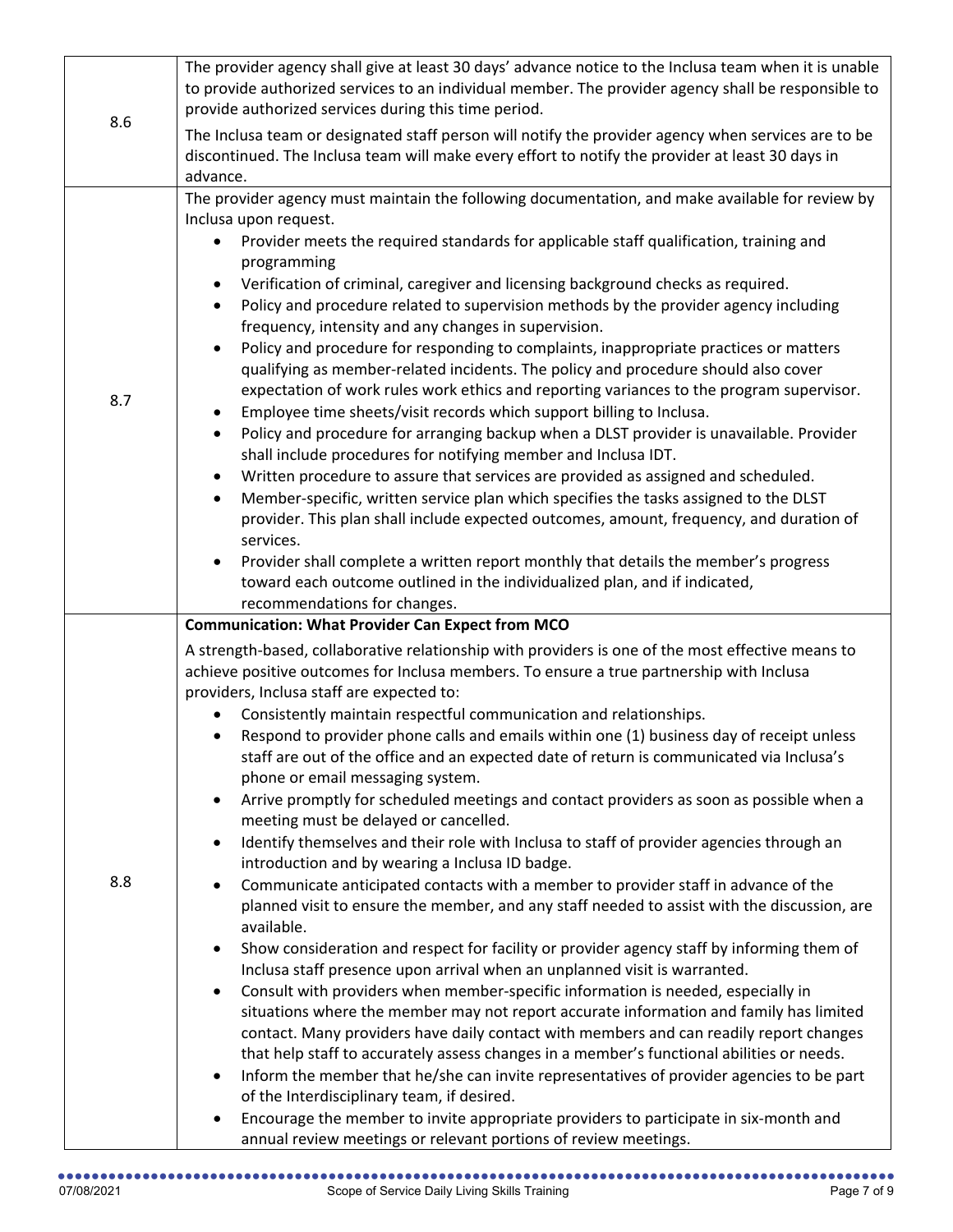|     | For members who are not receptive to provider participation in review meetings,<br>$\bullet$<br>consistently update providers of new information needed to ensure the provision of<br>appropriate services and supports.<br>For members receiving residential services, offer the provider a copy of the Member<br>$\bullet$                                                                                                                                                                                                           |
|-----|----------------------------------------------------------------------------------------------------------------------------------------------------------------------------------------------------------------------------------------------------------------------------------------------------------------------------------------------------------------------------------------------------------------------------------------------------------------------------------------------------------------------------------------|
|     | Centered Plan and relevant updates.                                                                                                                                                                                                                                                                                                                                                                                                                                                                                                    |
|     | Inclusa IDT shall inform Provider within five (5) business days if/when there is a change in<br>$\bullet$<br>the assigned Community Resource Coordinator or Health & Wellness Coordinator for a                                                                                                                                                                                                                                                                                                                                        |
|     | member.                                                                                                                                                                                                                                                                                                                                                                                                                                                                                                                                |
| 9.0 | <b>Quality Assurance</b>                                                                                                                                                                                                                                                                                                                                                                                                                                                                                                               |
|     | <b>Purpose</b>                                                                                                                                                                                                                                                                                                                                                                                                                                                                                                                         |
|     | Inclusa quality assurance activities are a systematic, departmental approach to ensuring and<br>recognizing a specified standard or level of care expected of subcontracted providers. These<br>methodologies are established to review and inspect subcontracted provider performance and<br>compliance.                                                                                                                                                                                                                              |
|     | Inclusa will measure a spectrum of outcomes against set standards to elicit the best picture of<br>provider quality.                                                                                                                                                                                                                                                                                                                                                                                                                   |
| 9.1 | Inclusa provider quality assurance practices:<br>1) Establish the definition of quality services;<br>2) Assess and document performance against these standards; and<br>3) Detail corrective measures to be taken if problems are detected.                                                                                                                                                                                                                                                                                            |
|     | It is the responsibility of providers and provider agencies to maintain the regulatory and contractual<br>standards as outlined in this section. Inclusa will monitor compliance with these standards to ensure<br>the services purchased are of the highest quality.                                                                                                                                                                                                                                                                  |
|     | Resulting action may include recognition of performance at or above acceptable standards, working<br>with the provider to repair and correct performance if it is below an acceptable standard, or action<br>up to termination of services and/or contract should there be failure to achieve acceptable<br>standards and compliance with contract expectations.                                                                                                                                                                       |
|     | <b>Quality Performance Indicators</b>                                                                                                                                                                                                                                                                                                                                                                                                                                                                                                  |
|     | Legal/Regulatory Compliance: evidenced by regulatory review with no deficiencies, type of<br>$\bullet$<br>deficiency and/or effective and timely response to Statement of Deficiency<br>Education/Training of staff: effective training of staff members in all aspects of their job,<br>$\bullet$<br>including handling emergency situations. Established procedures for appraising staff<br>performance and for effectively modifying poor performance where it exists.<br>Performance record of contracted activities:<br>$\bullet$ |
| 9.2 | tracking of number, frequency, and outcomes of Inclusa Incident Reports related to<br>provider performance<br>tracking of successful service provision (member achieving goals/outcomes,<br>$\circ$                                                                                                                                                                                                                                                                                                                                    |
|     | increased member independence and community participation, etc.)<br>Contract Compliance: formal or informal review and identification of compliance with<br>Inclusa contract terms, provider service expectation terms, applicable policies/procedures<br>for Inclusa contracted providers<br>Availability and Responsiveness: related to referrals or updates to services, reporting and<br>٠                                                                                                                                         |
|     | communication activities with Inclusa staff.                                                                                                                                                                                                                                                                                                                                                                                                                                                                                           |
|     | <b>Inclusa Sources and Activities for Measuring Provider Performance</b>                                                                                                                                                                                                                                                                                                                                                                                                                                                               |
|     | Member satisfaction surveys<br>٠<br>Internal or external complaints and compliments<br>٠                                                                                                                                                                                                                                                                                                                                                                                                                                               |
| 9.3 | Onsite review/audits<br>٠                                                                                                                                                                                                                                                                                                                                                                                                                                                                                                              |
|     | Statement of Deficiency (SOD) (state regulated entities)<br>٠                                                                                                                                                                                                                                                                                                                                                                                                                                                                          |
|     | Quality Teams (as assigned based on significant incidents, trend in quality concerns or<br>$\bullet$<br>member-related incidents, or issued Statement of Deficiency)                                                                                                                                                                                                                                                                                                                                                                   |